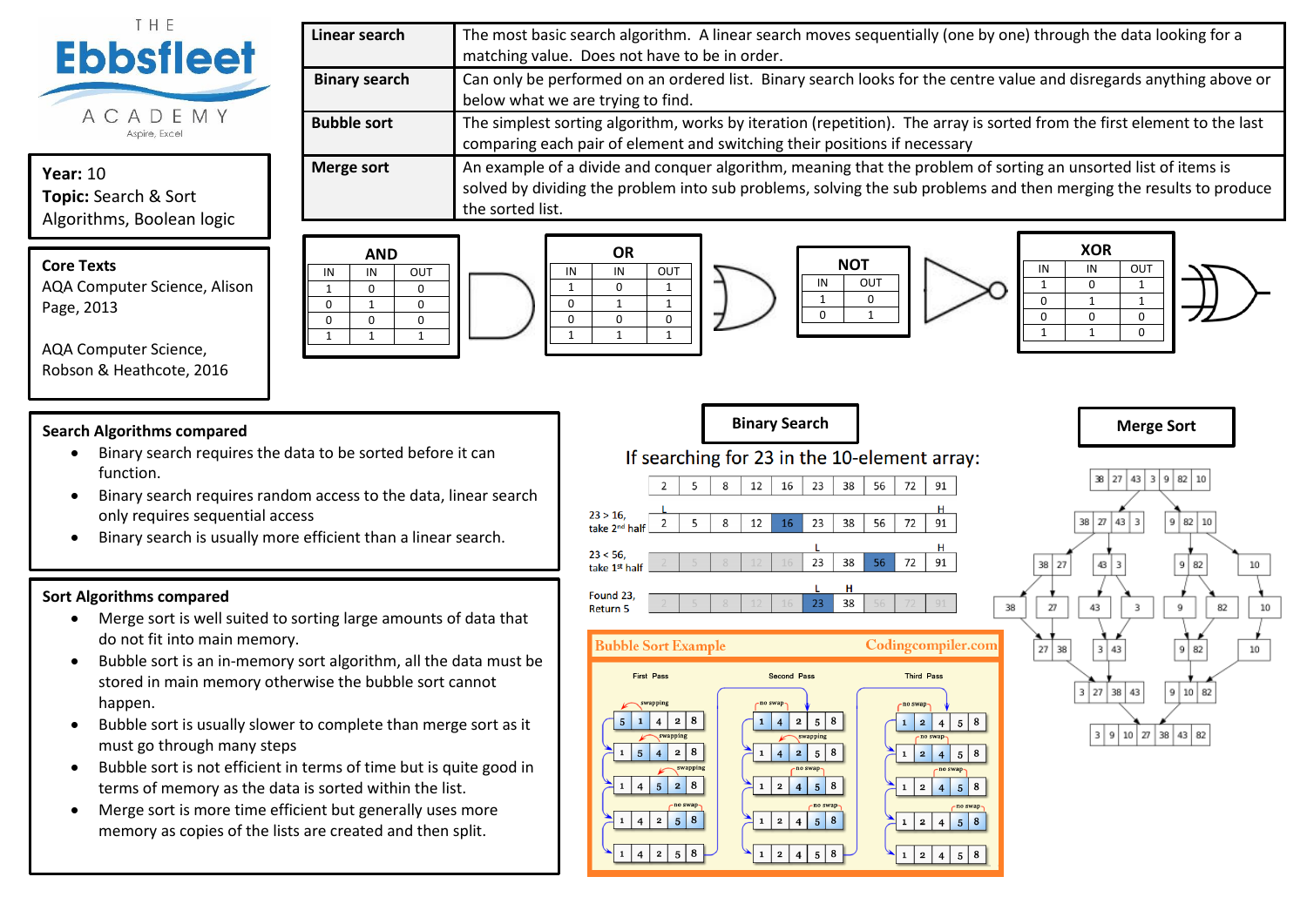

# **Year:** 10 **Topic:** Algorithms

# **Indefinite Iteration**

- While loop
- Repeat Until loop

# **Definite Iteration**

• For loop

# **Selection**

• IF statements



| Decomposition      | Breaking down a problem into   | Sequence      | A sequence is a set of     | <b>Flowchart</b> | A graphical way of writing   |
|--------------------|--------------------------------|---------------|----------------------------|------------------|------------------------------|
|                    | smaller steps or stages, this  |               | steps taken in order, one  |                  | an algorithm; these contain  |
|                    | makes it easier to follow and  |               | thing following another    |                  | terminators, processes and   |
|                    | solve.                         |               |                            |                  | decisions.                   |
| <b>Abstraction</b> | Involves removing              | Pseudocode    | Consists of natural        | <b>Iteration</b> | Sections of code that need   |
|                    | unnecessary details from a     |               | language statements that   |                  | to be repeated a certain     |
|                    | problem in order to solve it,  |               | precisely describe the     |                  | number of times until a      |
|                    | only pick out what is relevant |               | steps required when        |                  | certain condition is true or |
|                    | and ignore the rest.           |               | constructing an algorithm  |                  | false.                       |
| Algorithm          | A series of steps that can be  | <b>Module</b> | A section of code that     | <b>Arrays</b>    | A type of list that allows   |
|                    | followed to complete a task.   |               | forms a part of an overall |                  | you to store a group of      |
|                    |                                |               | program.                   |                  | data items of the same       |
|                    |                                |               |                            |                  | data type instead of         |
|                    |                                |               |                            |                  | creating many different      |
|                    |                                |               |                            |                  | variables                    |

| Assign a value to a<br>variable | Variable name ← USERINPUT                                                                                    | Repeat<br>Until loop | Count $\leftarrow$ 1<br><b>REPEAT</b>                                                     | Start                                           |
|---------------------------------|--------------------------------------------------------------------------------------------------------------|----------------------|-------------------------------------------------------------------------------------------|-------------------------------------------------|
| Output a message<br>to the user | OUTPUT ""                                                                                                    |                      | OUTPUT count * 3<br>count $\leftarrow$ count + 1<br>UNTIL count > 10                      | Yes<br>No<br><b>Temp</b><br>< 32?               |
| Using If, Then, Else            | IF $x = 10$ THEN<br>OUTPUT "x does equal 10"<br><b>ELSE</b><br>OUTPUT "x does not equal 10)<br><b>END IF</b> | While loop           | $x = USERINPUT$<br>WHILE $x \neq$ "End"<br>OUTPUT x<br>$x =$ USERINPUT<br><b>ENDWHILE</b> | Uncover<br>Cover<br>Tomatoes<br>Tomatoes<br>End |
| For Loop                        | FOR count $\leftarrow$ 1 to 10<br>OUTPUT count * 3<br><b>END FOR</b>                                         |                      |                                                                                           |                                                 |

Flow line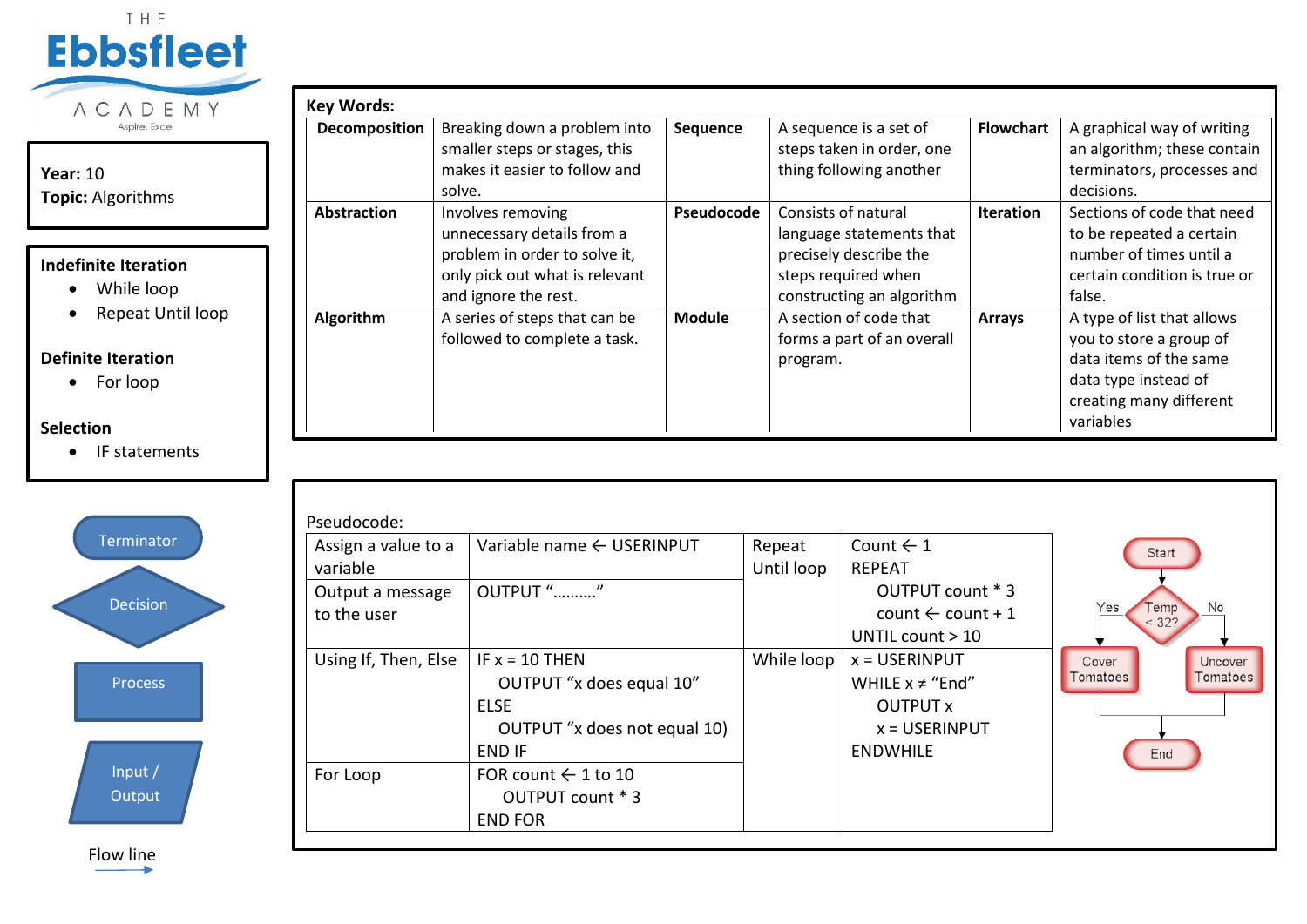

**Week 1**<br>Develop an algorithm using pseudocode or a flowchart that asks the user to create a new password

The algorithm should:

- get the user to enter a password
- . get the user to re-enter the password
- repeat the two bullet points above until both entered passwords are identical

. output "password created" when they are identical.

# **Week 3 Week 4**

A school uses a computer program to give every new pupil a username for logging onto computers.

### The algorithm used to choose the username is shown below.



(a) Mark Johnson joins the school in 2012. No other pupil called Johnson joins the school in the same year.

State the username which Mark will be given and explain how you obtained your answer from the flow diagram Username Explanation

(b) A pupil has the username 2010alim###.

State four facts that we can work out from this username

### Figure 5

OUTPUT 'enter the 24 hour number  $(0-23)$ ' hour  $\leftarrow$  USERINPUT

The algorithm in Figure 5 asks the user to enter a number between 0 and 23 that represents an hour using the 24 hour clock. The input is stored in a variable called hour.

Extend the algorithm in Figure 5, using either pseudo-code or a flowchart, so that it outputs the equivalent time using the 12 hour clock, ie a number between 1 and 12, followed by either am or pm.

For example:

- $\bullet$  If the user enters 0, the program outputs 12 followed by am.
- $\bullet$  If the user enters 4, the program outputs 4 followed by am.
- If the user enters 12, the program outputs 12 followed by pm.
- If the user enters 15, the program outputs 3 followed by pm.

You can assume that the variable hour is an integer and that the value that the user inputs will be between 0 and 23.

**[7 marks]** 

## **Week 2**

Develop an algorithm using either pseudo-code or a flowchart that allows a taxi company to calculate how much a taxi fare should be

The algorithm should

- prompt the user to enter the journey distance in kilometres
	- o the distance entered must be greater than zero o the user should be made to re-enter the distance until the
	- distance entered is valid
- prompt the user to enter the number of passengers (no validation is required)
- calculate the taxi fare by
	- o charging £2 for every passenger regardless of the distance
	- o charging a further £1.50 for every kilometre regardless of how many passengers there are
- output the final taxi fare.

**18 marks1** 

[5 mark

Develop an algorithm using pseudocode or a flowchart that calculates an estimate of the braking distance in metres for a new model of go-kart that is travelling between 10 and 50 kilometres per hour (kph).

Your algorithm should be based on the following method:

- the user should keep being asked to enter a speed for the go-kart until they enter a speed that is between 10 and 50 (both 10 and 50 are valid speeds)
- the braking distance in metres is calculated by dividing the speed by 5
- the user should be asked if the ground is wet (expect the user to enter 'yes' if it is)
- the braking distance should be multiplied by 1.5 when the ground is wet
- finally, your algorithm should output the calculated braking distance.

[9 marks]

# **Week 5 Week 6**

amount of fuel a train will need to complete a journey. The algorithm must:

- ask the user how many kilometres the journey will be
- only continue if the user enters a value greater than zero
- set the amount of fuel to a number 100 times greater than the number of kilometres
- not allow the amount of fuel to be less than 1500
- finally, display the amount of fuel needed

 $[3]$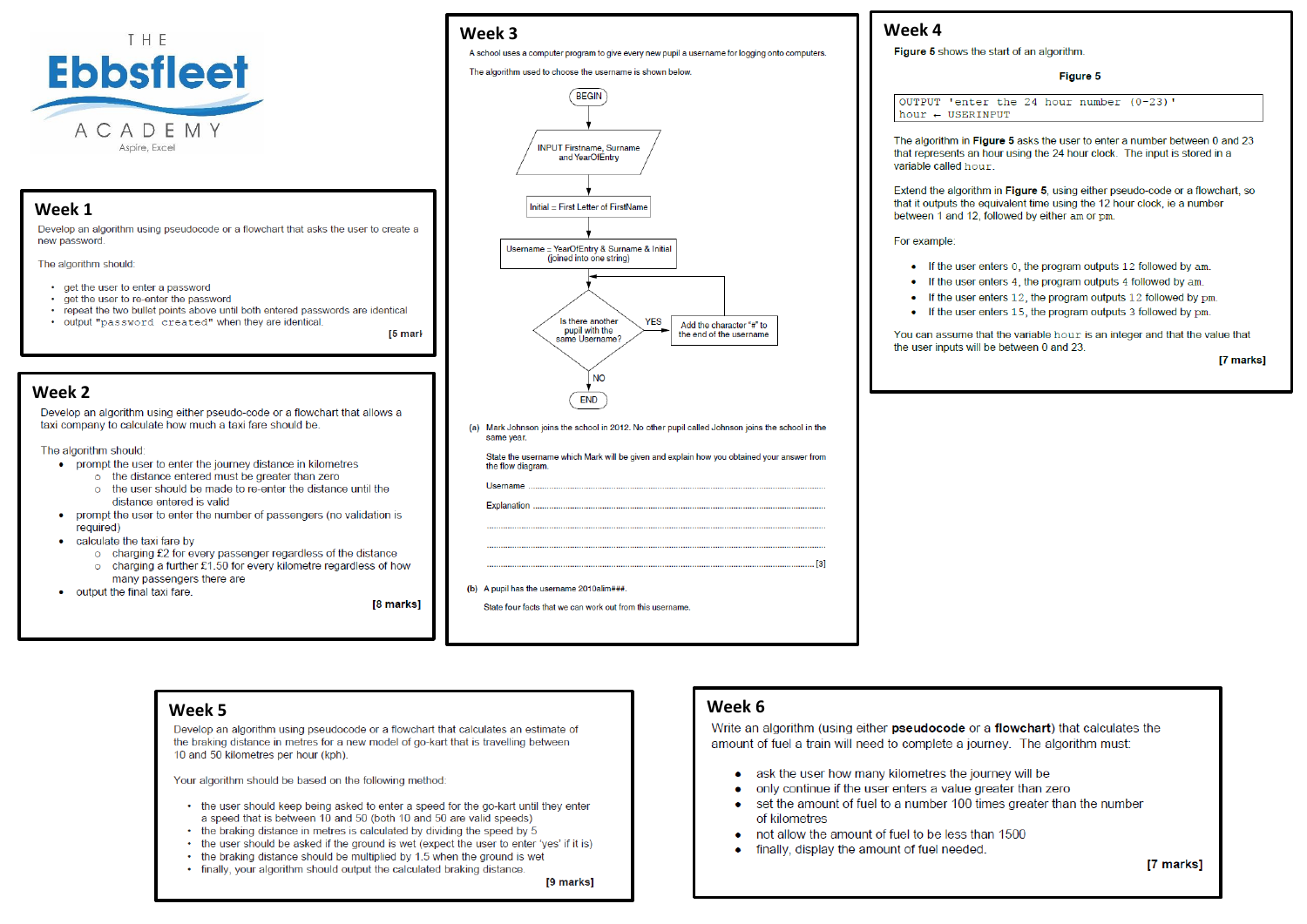| THE                                                             | <b>Key Words:</b>                                                                                             |                                                                                                               |                                             |                                                                                                                                      |                           |                                                                                                       |
|-----------------------------------------------------------------|---------------------------------------------------------------------------------------------------------------|---------------------------------------------------------------------------------------------------------------|---------------------------------------------|--------------------------------------------------------------------------------------------------------------------------------------|---------------------------|-------------------------------------------------------------------------------------------------------|
| <b>Ebbsfleet</b><br>ACADEMY<br>Aspire, Excel                    | <b>Arithmetic</b><br>Logic unit<br>(ALU)                                                                      | Carries out the following 3<br>operations: Logical operations,<br>shift operations, arithmetic<br>operations. | Fetch,<br>Decode,<br>Execute<br>Cycle (FDE) | The cycle of loading,<br>processing and executing<br>one instruction                                                                 | <b>Clock</b><br>frequency | Number of clock cycles<br>which occur each second.                                                    |
| <b>Year: 10</b><br>Topic:<br>CPU, Fetch Decode, Execute         | <b>Control unit</b>                                                                                           | Coordinates the activities taking<br>place inside the CPU.                                                    |                                             | Is a middle man between<br>RAM and the CPU. Stores<br>frequently used<br>instructions                                                | <b>Bus</b>                | The CPU has internal<br>connections which pass<br>data between the<br>components of the CPU.          |
| Cycle, Von Neumann<br>Architecture                              | <b>Clock</b><br>Controls processor timing,<br>switching between 0 and 1 at<br>rates exceeding several million |                                                                                                               | <b>Processor</b><br><b>Cores</b>            | The amount of cores that<br>can process an instruction<br>at any given moment                                                        | <b>Registers</b>          | Fast memory locations<br>which are involved in the<br>FDE.                                            |
| <b>Core Texts</b><br>AQA Computer Science, Alison               |                                                                                                               | times a second. It synchronises<br>all CPU operations                                                         |                                             |                                                                                                                                      |                           |                                                                                                       |
| Page, 2013<br>AQA Computer Science,<br>Robson & Heathcote, 2016 | control unit<br>execute<br>RAM<br>(store)<br>fetch                                                            | arithmetic /<br>logic unit<br>Fetch Decode,<br><b>Execute cycle</b><br>(FDE)                                  | <b>Input</b><br>Device                      | <b>Central Processing Un</b><br><b>Control Unit</b><br><b>Output</b><br>Device<br><b>Arithmetic/Logic Unit</b><br><b>Memory Unit</b> |                           | <b>Von Neumann Architecture</b><br>Developed the idea in the 1940's of<br>the stored program computer |
| $\lambda$                                                       |                                                                                                               |                                                                                                               | $C2$ ho Momoru                              |                                                                                                                                      |                           |                                                                                                       |

# ALU

**Logical operations:** These include AND, OR, NOT

**Shift operations:** The bits in a computer word can be shifted left or right by a certain number of places

**Arithmetic operations:** These include addition, subtraction, multiplication and division

# Control Unit

Controls the execution of instructions in the correct sequence

Decodes instructions

Regulates and controls processor timing using regular pulses from the system clock Sends and receives control signals to and from other devices within the computer.

# Fetch, Decode, Execute (FDE)

The address of the next instruction to be executed is fetched from the register The register is incremented so it points to the next instruction to be fetched The instruction is fetched and placed into a special register ready to be decoded The Control Unit decodes the instruction to see what has to be done next. The instruction is executed by the ALU, the result is stored back into main memory

## Cache Memory

The cache makes any data frequently used by the CPU available much more quickly. Because the processor has to access main memory less often, it can work faster, so the CPU performance increases. If it is not located in cache then it has to be fetched from main memory.

A typical PC may have 8GB of RAM (Main memory) but only 2MB of the faster more expensive cache memory.

The more cache memory a computer has, the more data and instructions can be held in cache and made available very quickly.

- Level 1 cache is extremely fast but small (between 2 -64KB)
- Level 2 cache is fairly fast and medium sized (256KB – 2MB)
- Some CPU's have level 3 cache.

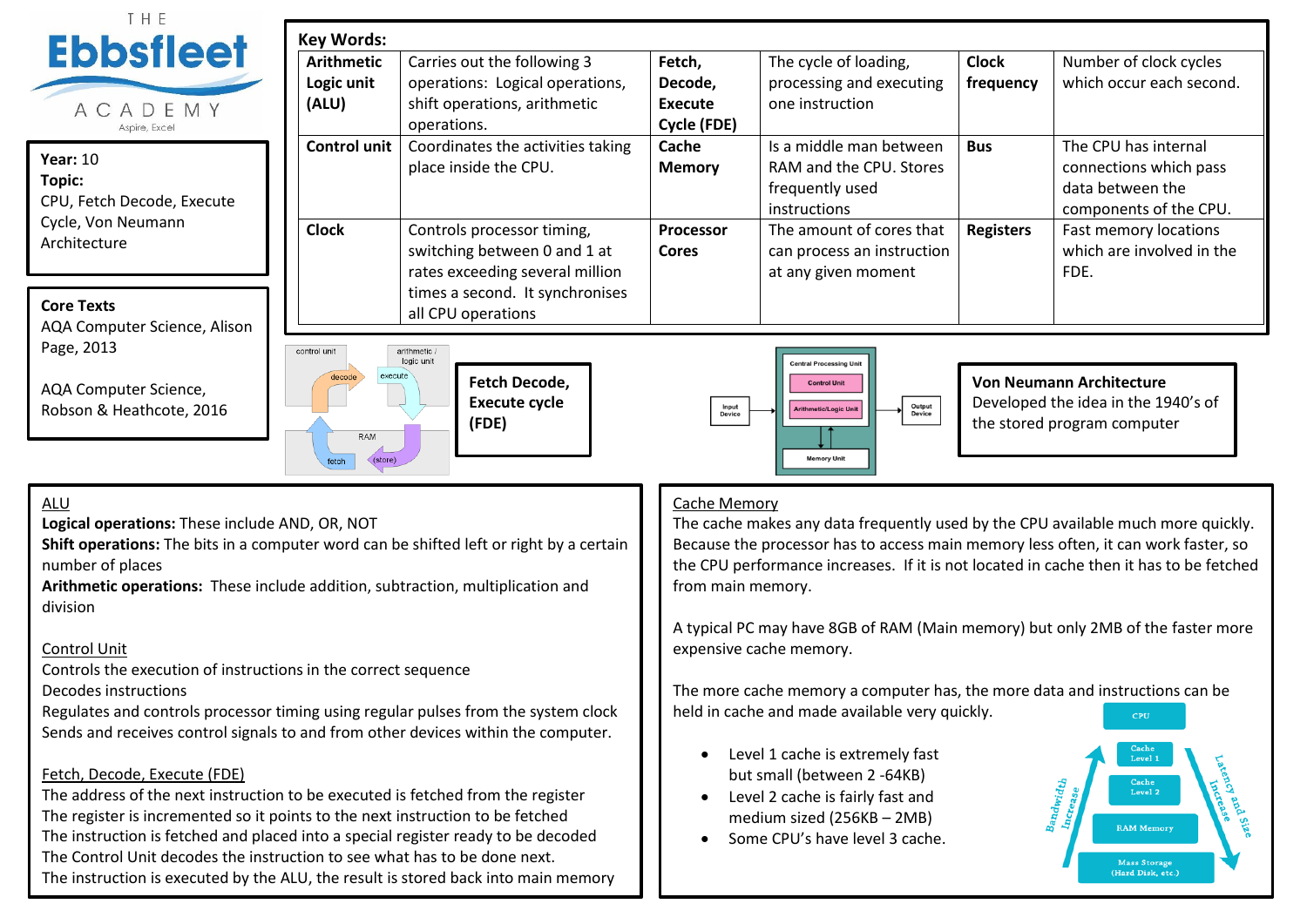| THE                          |                    |                                |                 |                              |                |                               |
|------------------------------|--------------------|--------------------------------|-----------------|------------------------------|----------------|-------------------------------|
| <b>Ebbsfleet</b>             | <b>Key Words:</b>  |                                |                 |                              |                |                               |
|                              | Data               | Are the facts or details from  | <b>Compiler</b> | A computer program that      | Low-level      | A programming language        |
|                              |                    | which information is derived,  |                 | translates VB.net and        | Programming    | that provides little or no    |
| ACADEMY                      |                    | data itself has no meaning g,  |                 | similar high-level           | language       | abstraction from a            |
| Aspire, Excel                |                    | but becomes information        |                 | programming languages        |                | computers instruction set     |
|                              |                    | when it is interpreted         |                 | into machine code            |                |                               |
| <b>Year: 10</b>              | <b>Information</b> | When data is processed,        | Interpreter     | A program that executes      | <b>UNICODE</b> | Can use either 8, 16 or 32    |
| Topic: High & Low Level      |                    | organised, structured or       |                 | a source program by          |                | bits to store each            |
| Programming Languages,       |                    | presented in a given context   |                 | reading it one line at a     |                | character. Only about 10%     |
| ASCII, UNICODE and           |                    | which makes it useful, it is   |                 | time and doing the           |                | of capacity has been used     |
| <b>Operating Systems</b>     |                    | called information             |                 | specified operations         |                | so far. Used for different    |
|                              |                    |                                |                 | immediately                  |                | languages and symbols         |
| <b>Core Texts</b>            | <b>Machine</b>     | The languages made up of       | High-level      | A programming language       | <b>ASCII</b>   | <b>American Standard Code</b> |
| AQA Computer Science, Alison | Code               | binary coded instructions that | programming     | designed to allow people     |                | for Information               |
| Page, 2013                   |                    | is used directly by the        | language        | to write programs            |                | Interchange $(2^7)$ values =  |
|                              |                    | computer                       |                 | without having to            |                | 128 possible values           |
| AQA Computer Science,        |                    |                                |                 | understand the inner         |                |                               |
| Robson & Heathcote, 2016     |                    |                                |                 | workings of a computer       |                |                               |
|                              | <b>Assembly</b>    | At the level of telling the    | <b>Extended</b> | $(28)$ values = 256 possible | <b>OS</b>      | A program that allows         |
|                              | Language           | processor what to do           | <b>ASCII</b>    | values                       |                | application software to       |
|                              |                    |                                |                 |                              |                | communicate with              |
|                              |                    |                                |                 |                              |                | hardware                      |

The operating system is a group of programs that manages the computers resources: Processor(s), memory, input/output devices, applications, security

Fig1. Link between software and hardware



|                      | How the OS controls these areas                                                                                                         |
|----------------------|-----------------------------------------------------------------------------------------------------------------------------------------|
| Processor(s)         | Keeps track of processes, organises processing time and<br>manages the CPU                                                              |
| Memory               | Totally responsible for memory management, keeps<br>track of memory use and decides which process will get<br>memory, when and how much |
| Input/output devices | Manages all devices including peripherals using drivers                                                                                 |
| Applications         | Loads programs into memory, allows hardware to<br>communicate                                                                           |
| Security             | Controls access to programs, processes and users to the<br>computer resources.                                                          |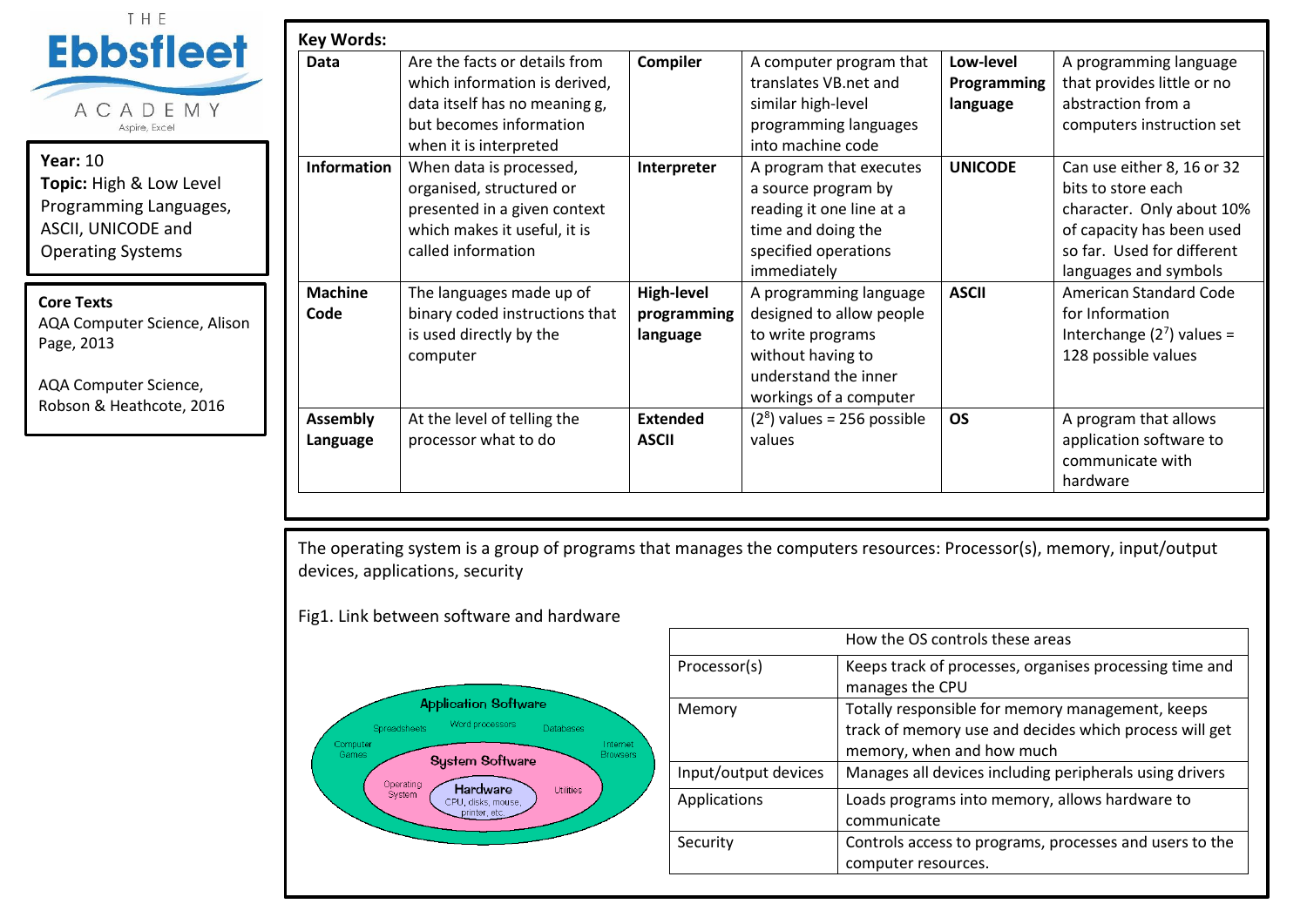

**Year:** 10 **Topic:** Programming Concepts

| <b>Key Words:</b>            |                                                                                                                                                                                                             |                              |                                                                                                                                                                     |                             |                                                                                                                                                                               |
|------------------------------|-------------------------------------------------------------------------------------------------------------------------------------------------------------------------------------------------------------|------------------------------|---------------------------------------------------------------------------------------------------------------------------------------------------------------------|-----------------------------|-------------------------------------------------------------------------------------------------------------------------------------------------------------------------------|
| Global<br>Variable           | A variable with global scope meaning<br>that it is visible throughout the<br>program.                                                                                                                       | Real                         | A number with a fractional part such as<br>34.456, -9.2, 4.10.                                                                                                      | <b>String</b>               | Zero or more characters. A string can<br>be null (empty) just one character or<br>many characters.                                                                            |
| Local<br>Variable            | A variable with local scope meaning<br>that it is only visible within the block<br>in which it is declared.                                                                                                 | <b>Boolean</b>               | A binary variable that can have one of two<br>possible values, 0 (false) or 1 (true).                                                                               | Concatenation               | Joining together, this can be multiple<br>strings or variables.                                                                                                               |
| Testing:<br><b>Erroneous</b> | The program is provided with data<br>that is outside its limits of<br>performance. These tests try to break<br>the application and to investigate if<br>things occur when they shouldn't and<br>vice versa. | <b>Trace</b><br><b>Table</b> | A technique used to test algorithms; they are<br>used to make sure that no logic errors occur<br>whilst the algorithm is being processed.                           | Subroutine                  | Is a named, self-contained section of<br>code that performs a specific task, It<br>may return one or more values but<br>doesn't have to.                                      |
| $\equiv$                     | Equal to                                                                                                                                                                                                    | $\ast$                       | Multiplication                                                                                                                                                      | $\ddot{}$                   | Addition                                                                                                                                                                      |
| $\neq$                       | Not equal to                                                                                                                                                                                                | $\geq$                       | Greater than or equal to                                                                                                                                            |                             | Division                                                                                                                                                                      |
|                              | Subtraction                                                                                                                                                                                                 | $\leq$                       | Less than or equal to                                                                                                                                               | Integer                     | A whole number, such as 3, 45                                                                                                                                                 |
| Testing:<br><b>Typical</b>   | Using data that the program would<br>accept and process under normal<br>conditions                                                                                                                          | Testing:<br><b>Boundary</b>  | The program is provided with data that is<br>within the operating range but at its limits of<br>performance                                                         | Data Type                   | Defines the type of data that is allowed<br>to be stored in a variable, constant or<br>array.                                                                                 |
| Sequence                     | A sequence is a set of steps taken in<br>order, one thing following another                                                                                                                                 | <b>Module</b>                | A section of code that forms part of an<br>overall program.                                                                                                         | Logical<br><b>Operators</b> | AND, OR, NOT                                                                                                                                                                  |
| <b>Breakpoints</b>           | Can be manually inserted into code by<br>the tester in order to halt the<br>execution of the program at specific<br>points to inspect the values of<br>variables                                            | Watch                        | Usually in the format of a table and display<br>of the values of specified fields and variables<br>relative to the particular line the debugger is<br>currently on. | <b>Steps</b>                | Once the program is paused, the<br>debugger allows the tester to continue<br>the execution of the program one line<br>at a time, effectively stepping through<br>the program. |
| Validation                   | An automatic check performed by a<br>computer to ensure that entered data<br>is sensible/feasible.                                                                                                          | Verificati<br>on             | Double checks that data has been entered<br>correctly, data is entered twice and then<br>compared, if they are different the user is<br>prompted to enter again     | Character                   | A single character, where a character<br>can be any letter, digit, punctuation<br>mark or symbol that can be typed.                                                           |
| <b>Syntax Error</b>          | An error in the rules of the language.<br>The program will not compile with<br>syntax errors present.                                                                                                       | Runtime<br><b>Error</b>      | Is an error that occurs while the program is<br>running.                                                                                                            | <b>Logic Error</b>          | The program will compile and run but<br>the results are not what was expected<br>e.g. the program adds 1+1 and outputs<br>3.                                                  |